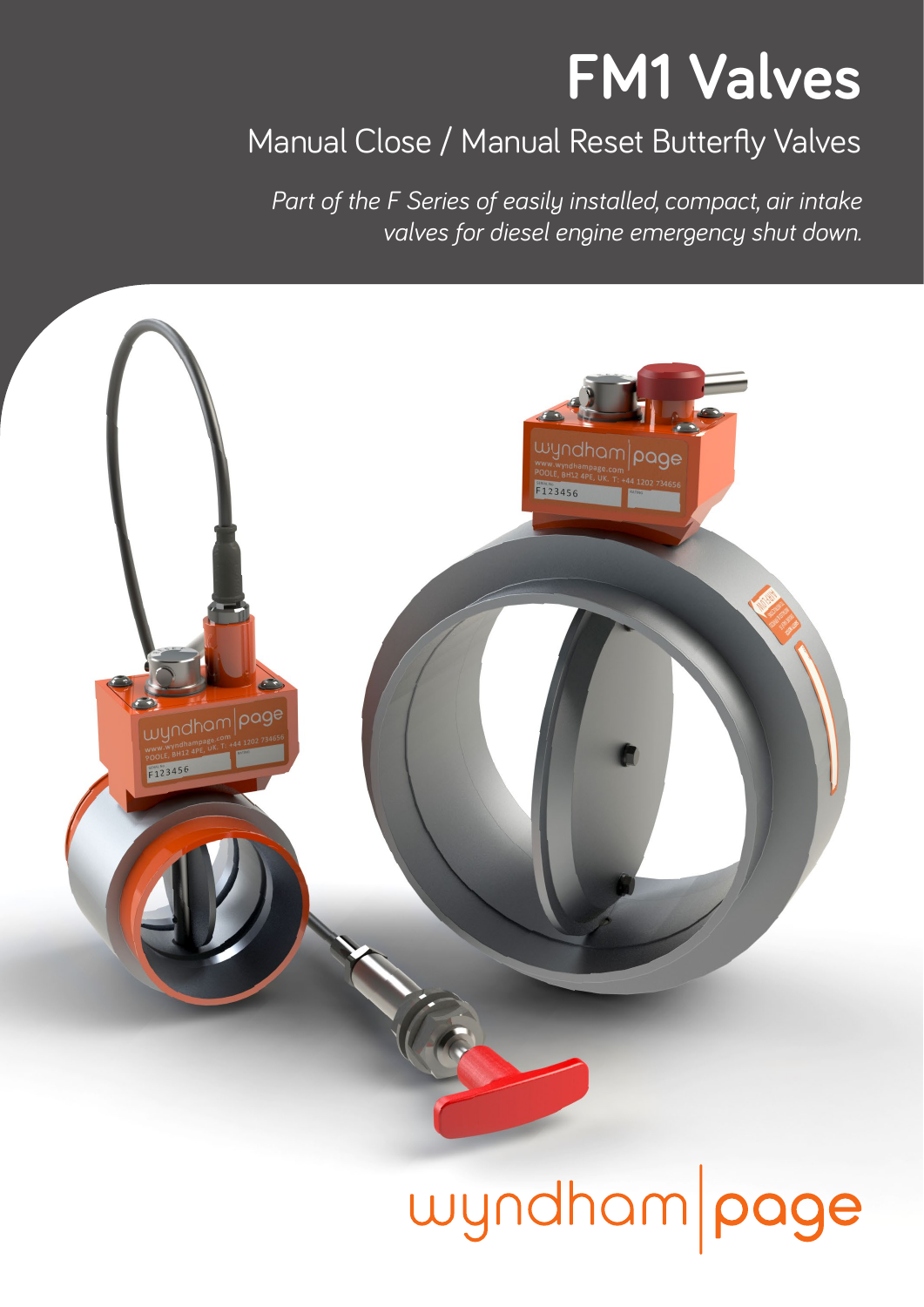## Application

The FM1 version of the Wyndham Page F Series of engine air intake closure valves is designed to provide an emergency means for rapid shutdown of a diesel engine when tripped manually by a local push button or optionally via a mechanical cable and remote T Handle.

Once the FM1 valve has operated to stop the engine, a restart is only possible after manually resetting the valve to the run position.

The low intake air flow restriction through the open valve makes it generally compatible with the requirements of low emission diesel engines.

Corrosion resistant materials are used where applicable in the construction of the valve. This lightweight and compact valve design together with the availability of factory fitted hose adaptors selected from a wide range of optional sizes assists in easy installation.

The valve may be fitted to either turbocharged or naturally aspirated engines. In the case of turbocharged engines temperature limitations may restrict the position in which the valve may be installed in the intake system.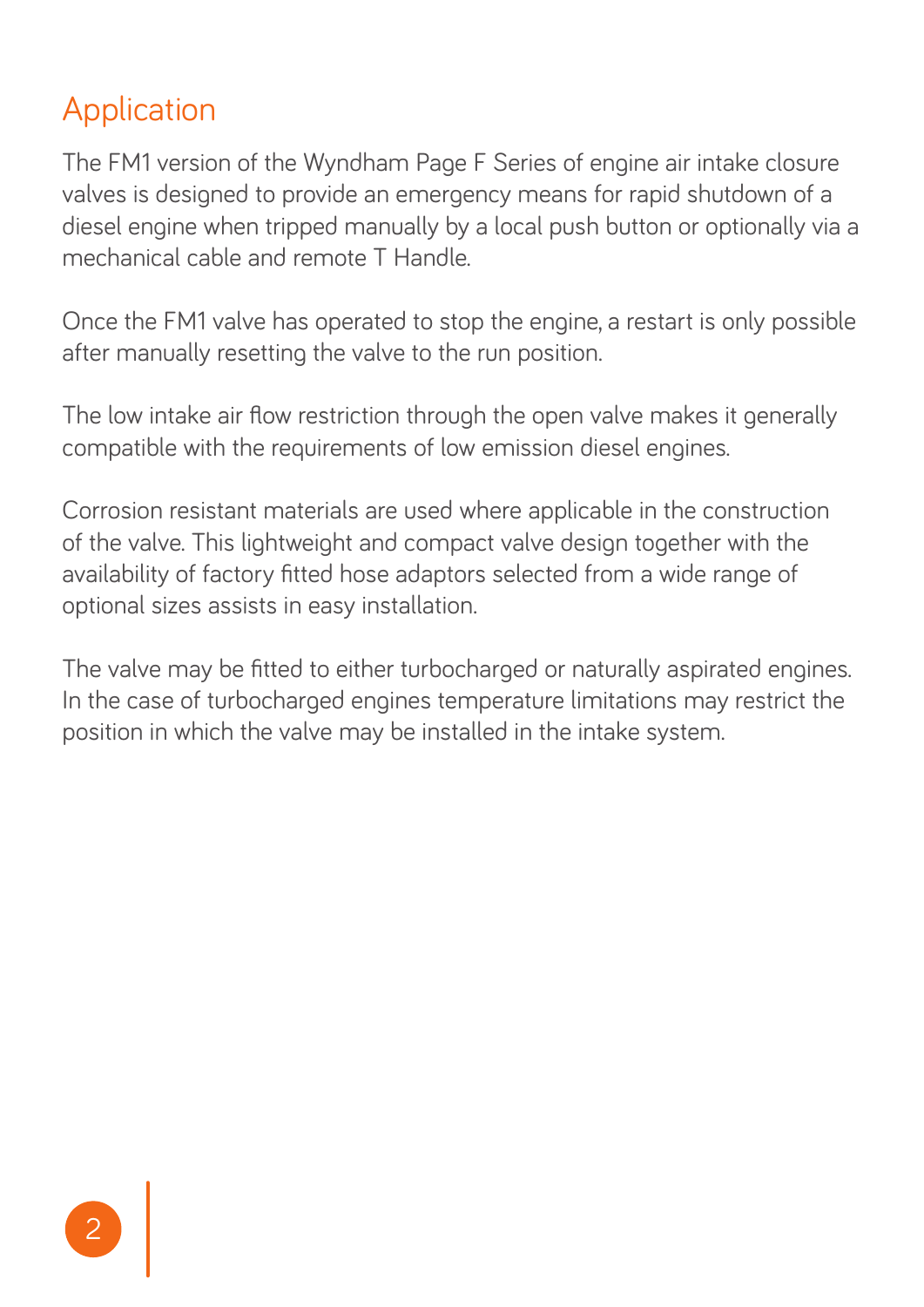## Description and Main Dimensions

The FM1 butterfly valve is a latched open type. Operation of the manual engine shutdown button is required to trip the valve to the closed [engine stop] position. Following valve closure the manual reset lever on the valve is used to reset to the latched open position. Optionally the valve can be supplied with a cable and T handle to permit shutdown from a position remote from the engine. Additional to this option, the valve can also be supplied with a second cable and T handle to permit manual reset from a position remote from the engine.

In standard form the FM1 valve is supplied complete with hose adaptors as selected by the customer from a range of standard sizes – see diagram below and data on pages 4 and 5. Where a requirement exists for a non-standard adaptor size or other alternative form of pipe connection such as a bolted joint please pass details of requirement to Wyndham Page or your Wyndham Page supplier for investigation.

The valve has a metal to metal seal when closed. It is designed for low closing friction and long life of the sealing surfaces. The latching / release mechanism is configured to withstand high shock loads without malfunction.

The mechanism enclosure is to IP66.

The diagram below and the diagrams and data on pages 4 to 5 cover the main features and basic dimensions of the FM1 including selection of options and order coding.

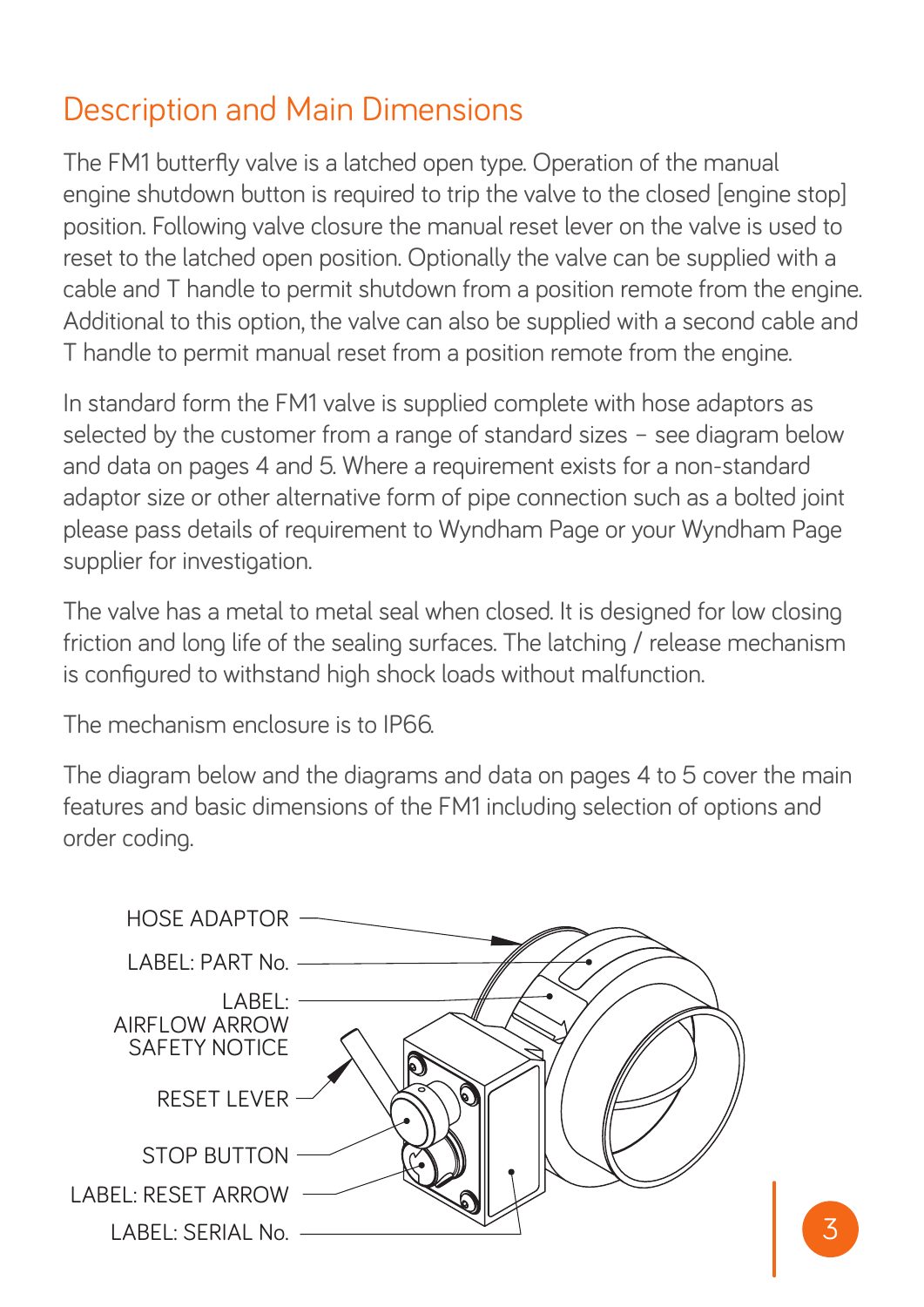| METRIC TABLE |                                         | <b>DIMENSIONS (MM)</b>        |     |              |              |    |              |               |
|--------------|-----------------------------------------|-------------------------------|-----|--------------|--------------|----|--------------|---------------|
| <b>MODEL</b> | H TO SUIT<br><b>HOSE</b><br><b>BORE</b> | <b>BORE</b><br>$\overline{A}$ | B   | $\mathsf{C}$ | $\mathsf{D}$ | E  | WEIGHT<br>KG | ORDER<br>CODE |
|              | 38                                      | 57                            | 81  | 122          | 50           | 20 | 0.8          | 038           |
|              | 44                                      |                               |     |              |              |    | 0.8          | 044           |
|              | 51                                      |                               |     |              |              |    | 0.8          | 051           |
|              | 57                                      |                               |     |              |              |    | 0.8          | 057           |
|              | 64                                      |                               |     |              |              |    | 0.8          | 064           |
|              | 70                                      |                               |     |              |              |    | 0.83         | 070           |
|              | 70                                      | 65                            | 91  | 132          | 28           | 25 | 0.74         | 70S           |
| FM1          | 76                                      | 71                            | 99  | 140          | 28           | 25 | 0.77         | 076           |
|              | 83                                      |                               |     |              |              |    | 0.85         | 083           |
|              | 89                                      |                               |     |              |              |    | 0.92         | 089           |
|              | 95                                      |                               |     |              |              |    | 1.11         | 095           |
|              | 102                                     | 95                            | 125 | 166          | 35           | 25 | 1.09         | 102           |
|              | 108                                     |                               |     |              |              |    | 1.18         | 108           |
|              | 114                                     |                               |     |              |              |    | 1.27         | 114           |
|              | 121                                     |                               |     |              |              |    | 1.54         | 121           |
|              | 127                                     | 120                           | 154 | 195          | 42           | 25 | 1.56         | 127           |
|              | 133                                     |                               |     |              |              |    | 1.66         | 133           |
|              | 140                                     |                               |     |              |              |    | 1.79         | 140           |
|              | 146                                     |                               |     |              |              |    | 2.11         | 146           |
|              | 152                                     | 145                           | 185 | 227          | 49           | 25 | 2.36         | 152           |
|              | 159                                     |                               |     |              |              |    | 2.5          | 159           |
|              | 165                                     |                               |     |              |              |    | 2.63         | 165           |
|              | 171                                     |                               |     |              |              |    | 2.76         | 171           |
|              | 178                                     |                               |     |              |              |    | 3.27         | 178           |





#### FM1 VALVE - PUSH BUTTON STOP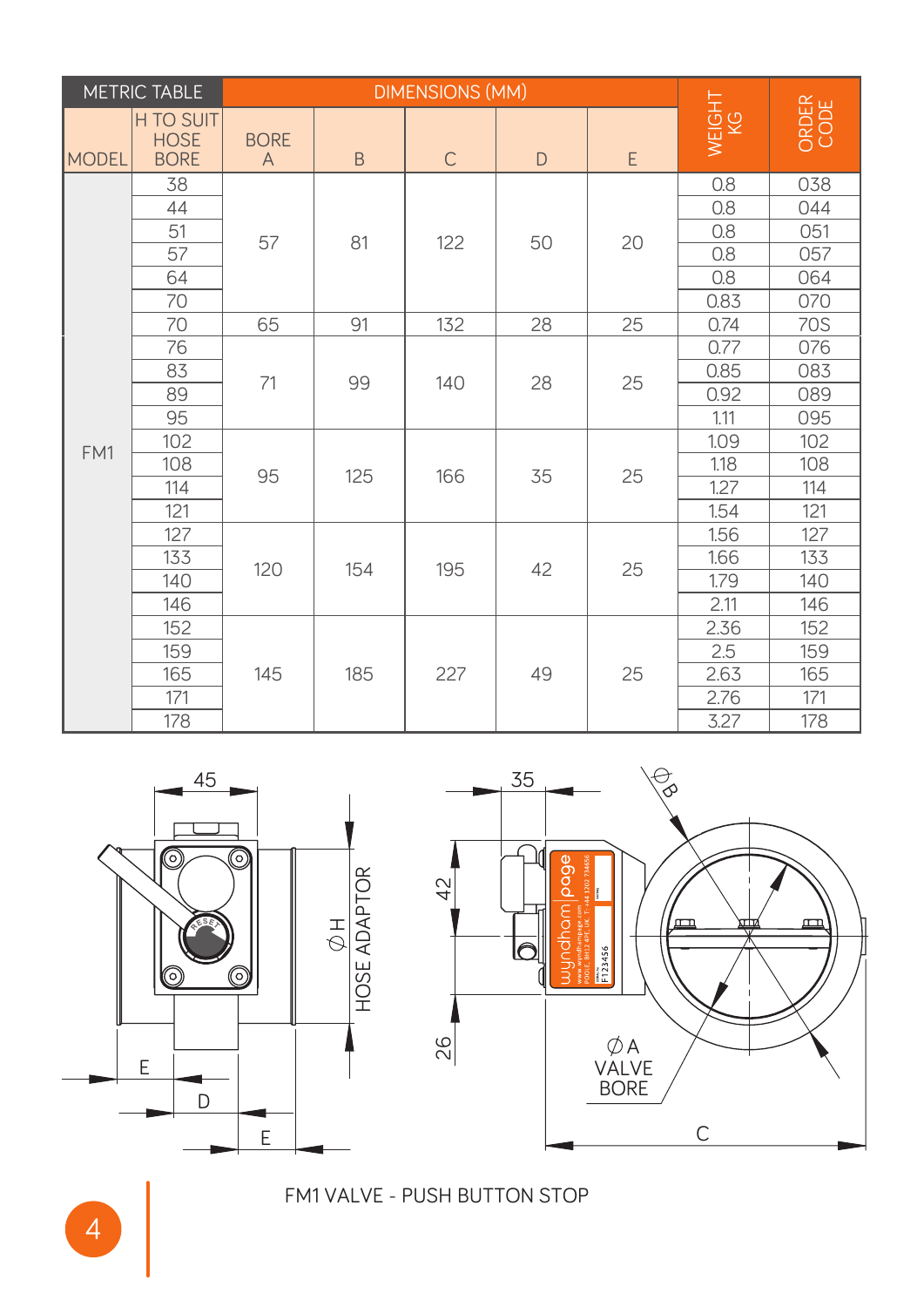| <b>IMPERIAL TABLE</b> |                                                | <b>DIMENSIONS (INCHES)</b> |      |              |              |      |              |               |
|-----------------------|------------------------------------------------|----------------------------|------|--------------|--------------|------|--------------|---------------|
| <b>MODEL</b>          | <b>H TO SUIT</b><br><b>HOSE</b><br><b>BORE</b> | <b>BORE</b><br>A           | B.   | $\mathsf{C}$ | $\mathsf{D}$ | E    | WEIGHT<br>LB | ORDER<br>CODE |
| FM1                   | 1.50                                           | 2.2                        | 3.18 | 4.78         | 1.97         | 0.79 | 1.76         | 038           |
|                       | 1.73                                           |                            |      |              |              |      | 1.76         | 044           |
|                       | 2.01                                           |                            |      |              |              |      | 1.76         | 051           |
|                       | 2.24                                           |                            |      |              |              |      | 1.76         | 057           |
|                       | 2.52                                           |                            |      |              |              |      | 1.76         | 064           |
|                       | 2.76                                           |                            |      |              |              |      | 1.83         | 070           |
|                       | 2.76                                           | 2.56                       | 3.58 | 5.20         | 1.10         | 0.98 | 1.63         | 70S           |
|                       | 2.99                                           | 2.80                       | 3.90 | 5.51         | 1.10         | 0.98 | 1.70         | 076           |
|                       | 3.27                                           |                            |      |              |              |      | 1.87         | 083           |
|                       | 3.50                                           |                            |      |              |              |      | 2.03         | 089           |
|                       | 3.74                                           |                            |      |              |              |      | 2.45         | 095           |
|                       | 4.02                                           | 3.74                       | 4.92 | 6.54         | 1.38         | 0.98 | 2.40         | 102           |
|                       | 4.25                                           |                            |      |              |              |      | 2.60         | 108           |
|                       | 4.49                                           |                            |      |              |              |      | 2.80         | 114           |
|                       | 4.76                                           |                            |      |              |              |      | 3.40         | 121           |
|                       | 5.00                                           | 4.72                       | 6.06 | 7.68         | 1.65         | 0.98 | 3.44         | 127           |
|                       | 5.24                                           |                            |      |              |              |      | 3.66         | 133           |
|                       | 5.51                                           |                            |      |              |              |      | 3.95         | 140           |
|                       | 5.75                                           |                            |      |              |              |      | 4.65         | 146           |
|                       | 5.98                                           | 5.71                       | 7.28 | 8.94         | 1.93         | 0.98 | 5.20         | 152           |
|                       | 6.26                                           |                            |      |              |              |      | 5.51         | 159           |
|                       | 6.50                                           |                            |      |              |              |      | 5.80         | 165           |
|                       | 6.73                                           |                            |      |              |              |      | 6.09         | 171           |
|                       | 7.01                                           |                            |      |              |              |      | 7.21         | 178           |

## Valve Selection

To enable Wyndham Page to select the most suitable version of the FM1 valve for the customers application the following data is required:

- [1]. Bore size of the intake hose into which the intake valve is to be fitted refer to section headed "Description and Main Dimensions".
- [2]. Whether a remote stop T handle cable is required
- [3]. Whether a remote reset T handle cable is required (only available if remote stop cable also selected).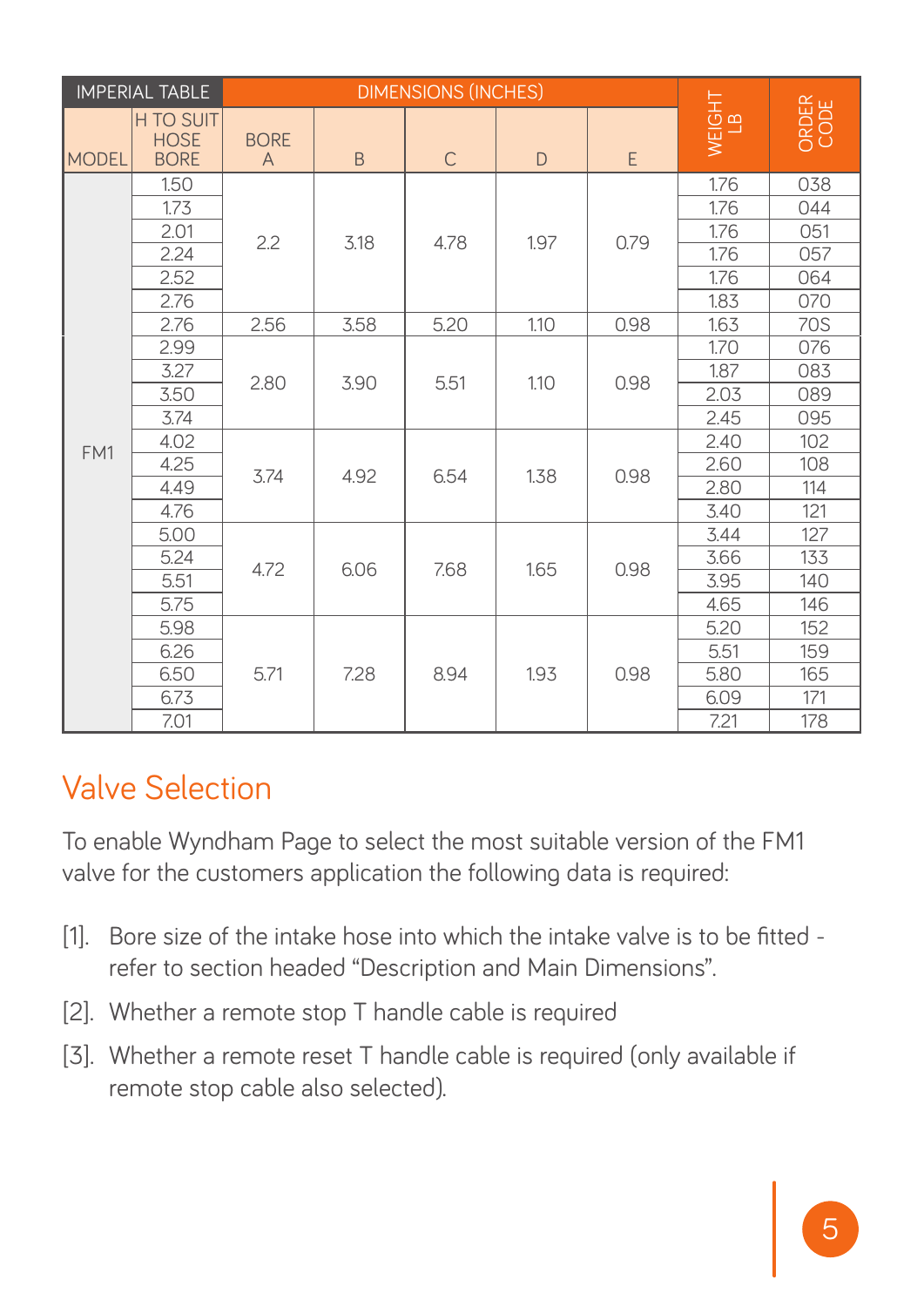#### Order Coding r Coding

For FM1 valve with Push Button Stop:

LABEL: SERIAL No.

LABEL: RESET ARROW

**FM1- XXX - S000** STOP BUTTON

> **Special features code** (refer to sales) **Adaptor size** (order code in table)

For FM1 valve with **Remote Stop T Handle Cable**:



| <b>STANDARD CABLE LENGTHS</b> | <b>Special Features:</b> |                  |
|-------------------------------|--------------------------|------------------|
| CABLE XX CODE   LENGTH (M)    |                          | By arrangement v |
| 05                            | 0.5                      |                  |
| 10                            | 1.0                      |                  |
| 15                            | 1.5                      |                  |
| 20                            | 2.0                      |                  |
| 25                            | 2.5                      |                  |
| 30                            | 30                       |                  |

#### **Special Features:**

 $\overline{\phantom{a}}$ ith Wyr



#### FM1 VALVE - T HANDLE STOP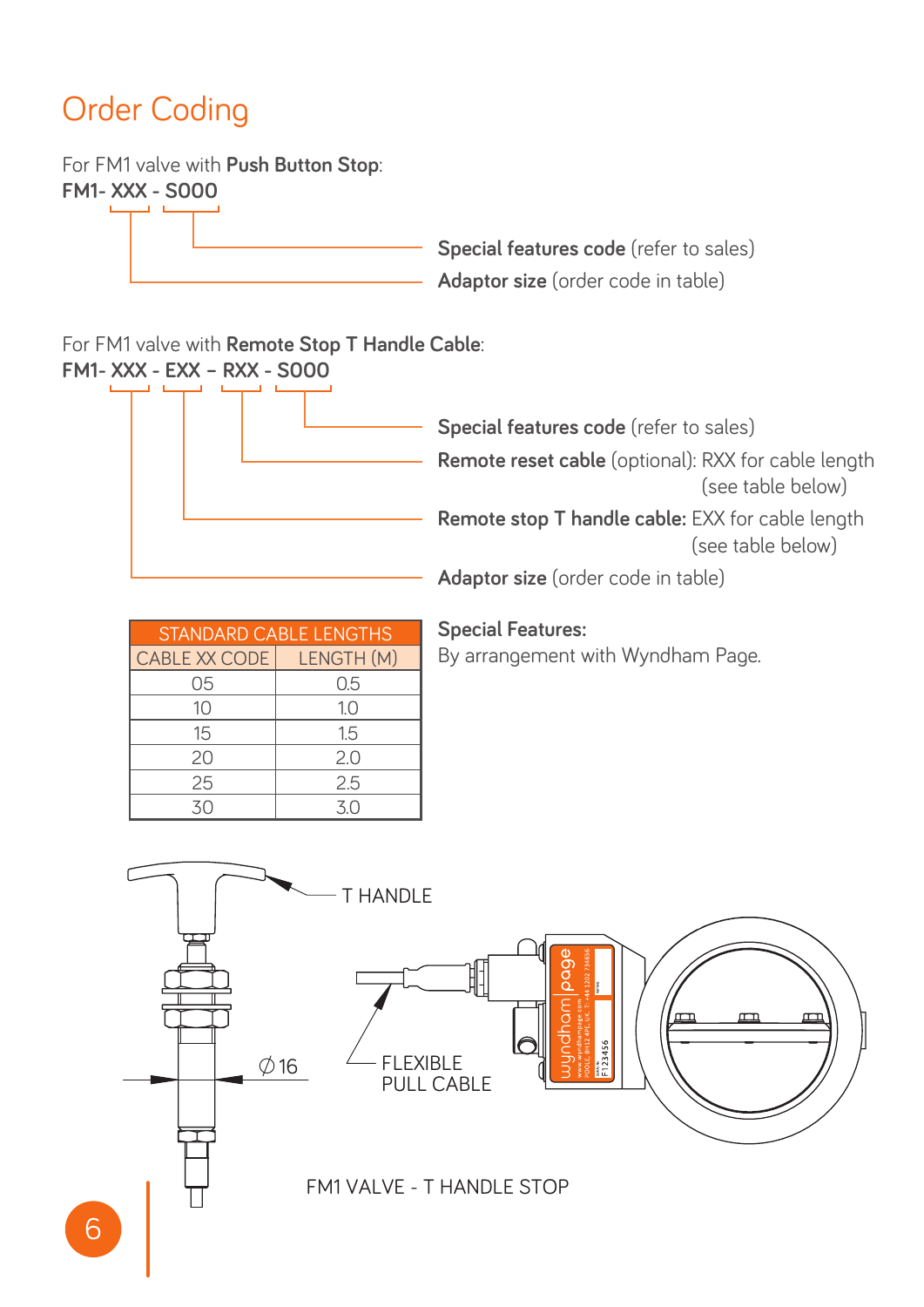## Installation

Select a position for the valve which enables safe access to operate the emergency stop button and reset lever and when applicable, also permits a suitable run for the mechanical manual stop and / or reset cables. Ensure that the direction of the engine intake airflow complies with that marked on the valve. If an engine air intake flametrap is also fitted, the valve must be installed upstream (air cleaner side) of the flametrap.

The valve may be fitted in any attitude from horizontal to vertical but not in a position where it is subjected to temperatures, internal or external, outside of the range -40°C to +120°C.

Additionally in the case of naturally aspirated engines fit the valve as close as possible to the intake manifold.

For turbocharged engines fit the valve upstream of the turbocharger except where a charge cooler is fitted in which case it may be fitted downstream of the charge cooler subject to not exceeding the +120°C limit. **Do not** fit valve between the turbocharger and charge cooler.

The hose and associated intake system into which the valve is installed should be adequate to fully support the valve whilst not permitting excessive vibration of the valve. Generally ensure that there is sufficient flexibility in the finalised intake system to allow for the necessary relative movement between the intake system components over the full range of engine operating conditions to avoid excessive mechanical stresses. Ensure the quality and length of the sections of flexible intake pipe are such that when the intake valve closes with the engine at full rating hose collapse is avoided.

Any existing crankcase breather arrangement venting directly into the engine intake ports or into the intake system downstream of the FM1 valve, must be sealed and replaced by a crankcase breather arrangement connected into the intake system upstream of the FM1 valve or, if permitted at the operating site, vented to atmosphere.

**Important note.** Retain the standard fuel shut down stop fitted to the engine. The Wyndham Page FM1 air intake valve is designed for emergency stop only.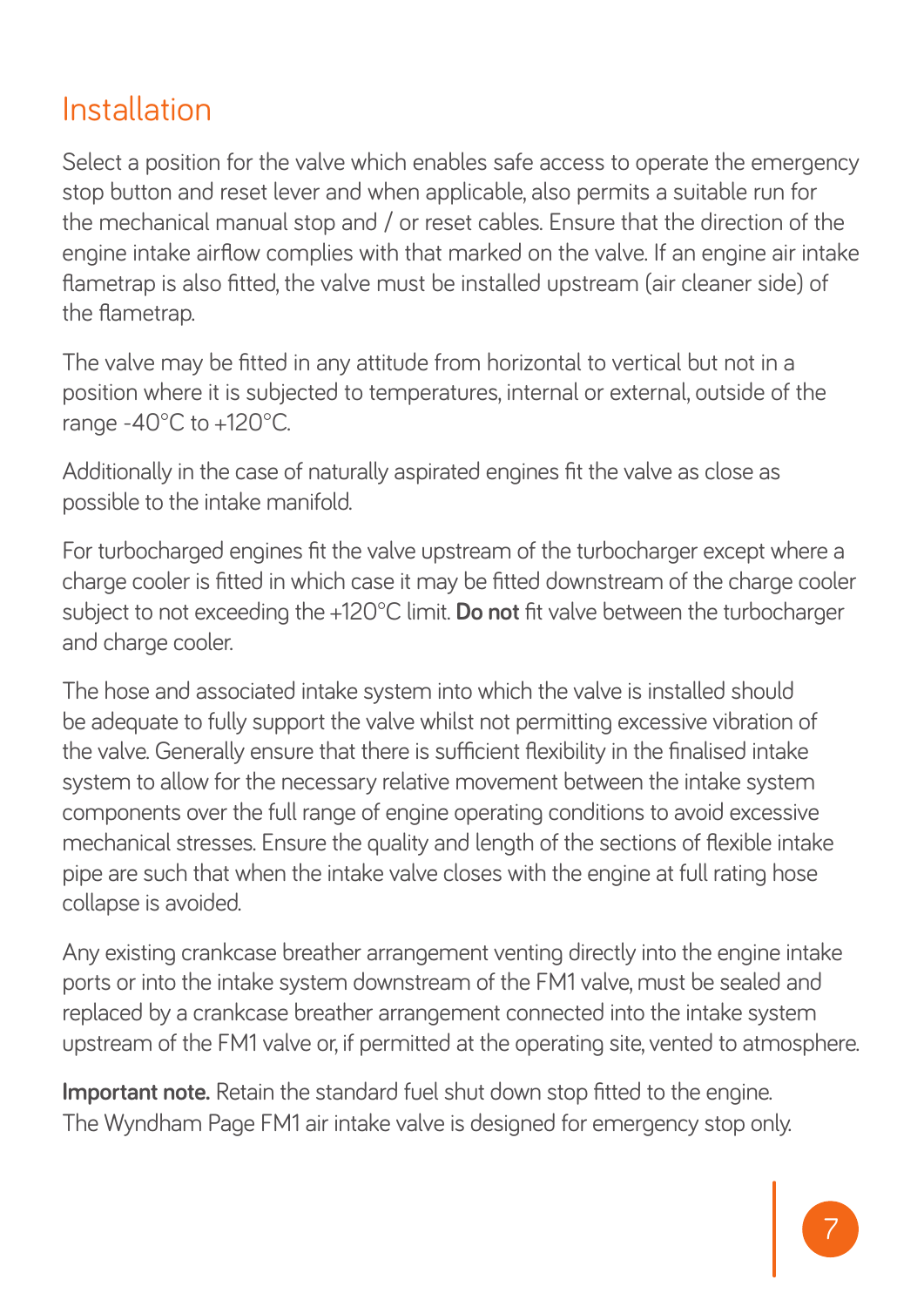## General Specification

| <b>GENERAL DESCRIPTION:</b>                                                      |                                                   |  |  |  |
|----------------------------------------------------------------------------------|---------------------------------------------------|--|--|--|
| A slim butterfly valve designed for emergency shutoff of the engine air intake.  |                                                   |  |  |  |
| Mechanically latched open, manual close, manual reset by rotation of reset knob. |                                                   |  |  |  |
| <b>GENERAL SPECIFICATION:</b>                                                    |                                                   |  |  |  |
| Temperature:                                                                     | Max ambient: 120°C                                |  |  |  |
|                                                                                  | Max intake air temp: 120°C                        |  |  |  |
| Construction:                                                                    | Body and disk: Hard anodized aluminium            |  |  |  |
|                                                                                  | Other main components: Stainless steel, aluminium |  |  |  |
|                                                                                  | Hose adaptors: Aluminium                          |  |  |  |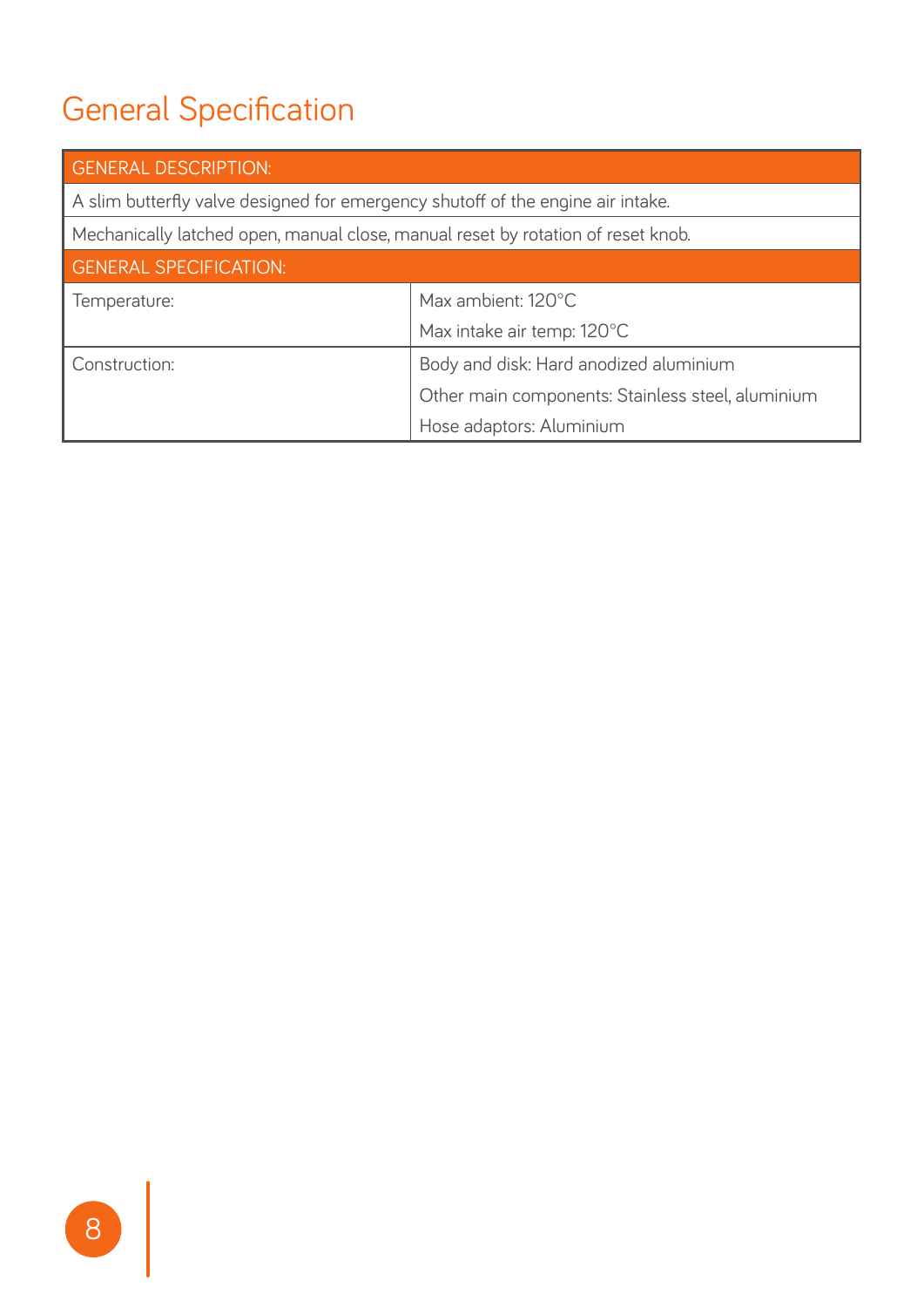## **Operation**

The valve closure disc is sprung towards the engine stop [closed] position. It is latched in the engine run [open] position by rotating the reset lever as indicated on the valve body, or, where a remote manual reset is fitted, by pulling the reset 'T' handle. During engine operation the valve remains open until the manual emergency stop button or remote T handle is operated. This releases the valve disc from the run position to the stop position thereby shutting down the engine.

**Note.** Unless released to the closed position the valve disc will continue to remain in the latched open state and therefore following a normal engine stop by fuel shutdown it will not require reset.

### **Maintenance**

The following maintenance schedule should be undertaken. Subject to experience of local operating conditions the frequency of the maintenance schedule may be varied. Carry out the proposed maintenance work when the equipment is in a safe area and record details of the work carried out. Rectify any problems identified before returning the diesel powered equipment back into service.

#### FOLLOWING INITIAL INSTALLATION AND THEREAFTER AT WEEKLY INTERVALS:

- [1]. Check all intake pipework between the FM1 valve and engine intake manifold to ensure all pipe fittings and any support brackets are properly fitted and secure and that the engine intake is leak free and shows no sign of significant deterioration or damage.
- [2]. Start engine. Carry out a shutdown, check that the valve snaps shut and brings the engine to a stop within a few seconds.

#### SIX MONTHLY:

Remove the FM1 valve. Wipe clean as necessary and visually inspect for damage or excessive wear. Bench test valve function. Refit and complete the "Weekly" maintenance as listed above.